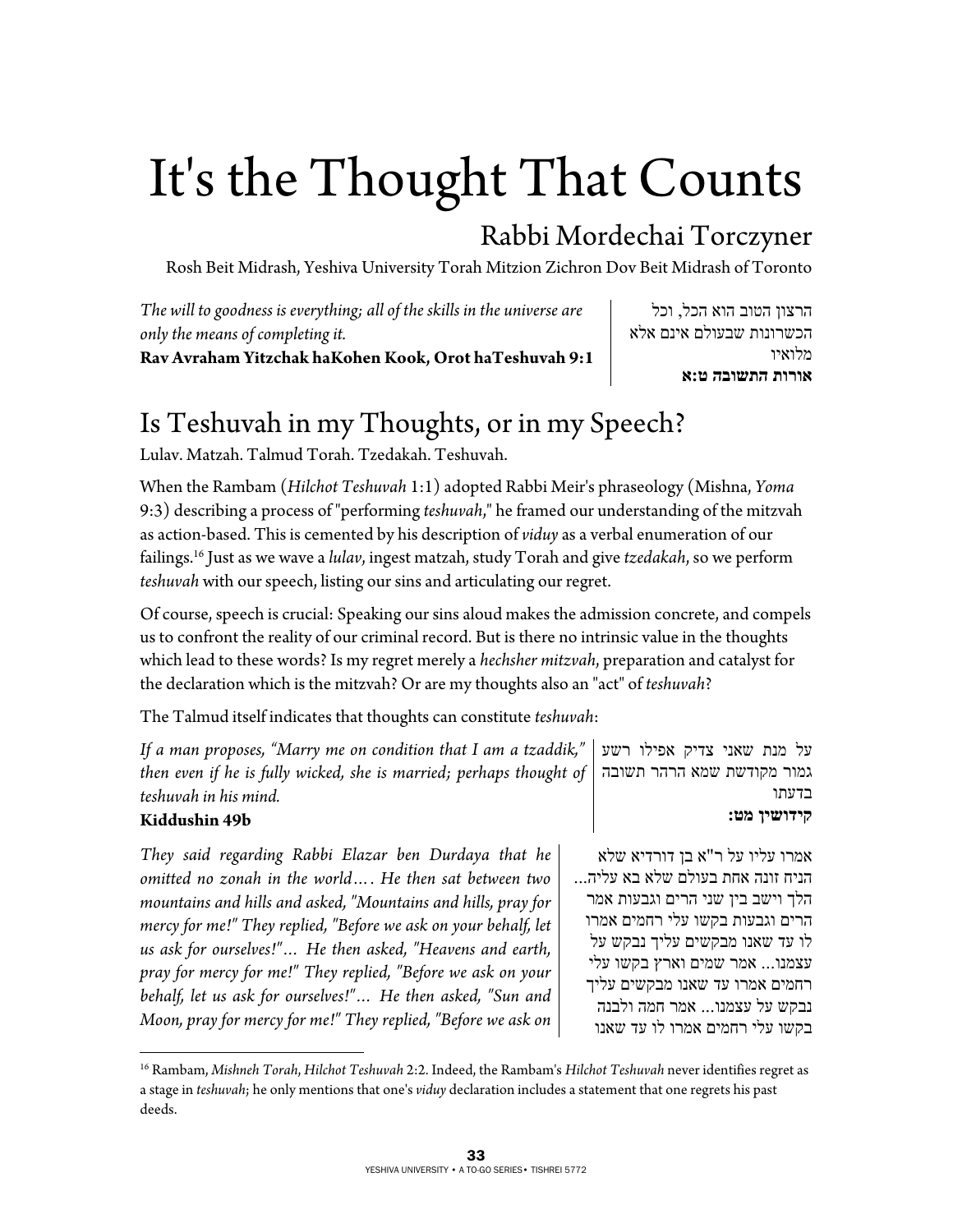*your behalf, let us ask for ourselves!"… He then asked, "Stars and constellations, pray for mercy for me!" They replied, "Before we ask on your behalf, let us ask for ourselves!"… He then said: The matter depends only upon me. He placed his head between his knees and cried out in tears until his soul departed. A voice emerged and declared, "Rabbi Elazar ben Durdaya is prepared for life in the next world!"*  **Avodah Zarah 17a** 

מבקשים עליך נבקש על עצמנו ... אמר כוכבים ומזלות בקשו עלי רחמים אמרו לו עד שאנו מבקשים עליך נבקש על עצמנו... אמר אין הדבר תלוי אלא בי הניח ראשו בין ברכיו וגעה בבכיה עד שיצתה נשמתו יצתה בת קול ואמרה ר"א בן דורדיא מזומן לחיי העולם הבא **עבודה זרה יז.**

But these sources are puzzling: The transforming effect of verbal confession is clear, but why should the cycling of a synapse suffice to translate "fully wicked" into "*tzaddik*"? If a listing of sins is critical to *teshuvah*, how could Elazar ben Durdaya earn the next world, not to mention ordination, for repentance which amounted to internal thought and an animal wail?

# *Teshuvah*: A Return to Greatness

Rav Avraham Yitzchak haKohen Kook proposed a concept of internal *teshuvah*, repentance played out on a stage within the heart. While Rav Kook acknowledged our obligation to speak in confession and act in correction, he emphasized that our first step is to think in contrition.

As Rav Kook explained, we are created as pure souls, but entry into a material realm dulls our sensitivity to the sacred and so makes us vulnerable to sin. We are challenged to assert our spirit over our material trappings, strengthening our holiest aspect and committing ourselves to life on a higher plane. This is the process of repentance:

*Entities come into existence as a descent from the Divine realm to worldly realms – a form of descent and of terrible "death" – to which no earthly descent… can compare. This is engineered on the higher calculation of justice, which gauged the justice of existence before anything was created… But this descent has the foundation for greater ascent stored within… as it is written, "Before mountains were birthed and earth and foundation were formed, You were G-d for all eternity. You laid man low, and declared, 'Return, sons of men!'"* 

ההויות מתגלות בתור ירידה מאלקיות לעולמיות, שהיא כמו השפלה ו"מיתה" נוראה, אשר כל הירידות שבעולם ... לא ישוו לה. וכל זה מעשה על פי המשקל העליון של שפיטת הצדק המשערת את משפט ההויות בטרם כל יציר נברא... אמנם ירידה זו הלא יסוד העליה העליונה גנוז בה... בטרם הרים ילדו ותחולל ארץ ותבל ומעולם עד עולם אתה קל תשב אנוש עד דכא ותאמר שובו בני אדם **אורות התשובה יא:ד** 

#### **Orot haTeshuvah 11:4**

## Our pure thoughts are our return to greatness

Within this philosophy, perfection is always present, albeit hidden, within the human being. As Rav Kook promised,17 "*Teshuvah* always resides in the heart; it is stored in the heart even during the sin itself." This pledge did not originate with Rav Kook; its roots are in the Talmudic<sup>18</sup>

 $\overline{a}$ <sup>17</sup> Orot haTeshuvah 6:2<br><sup>18</sup> Nedarim 39a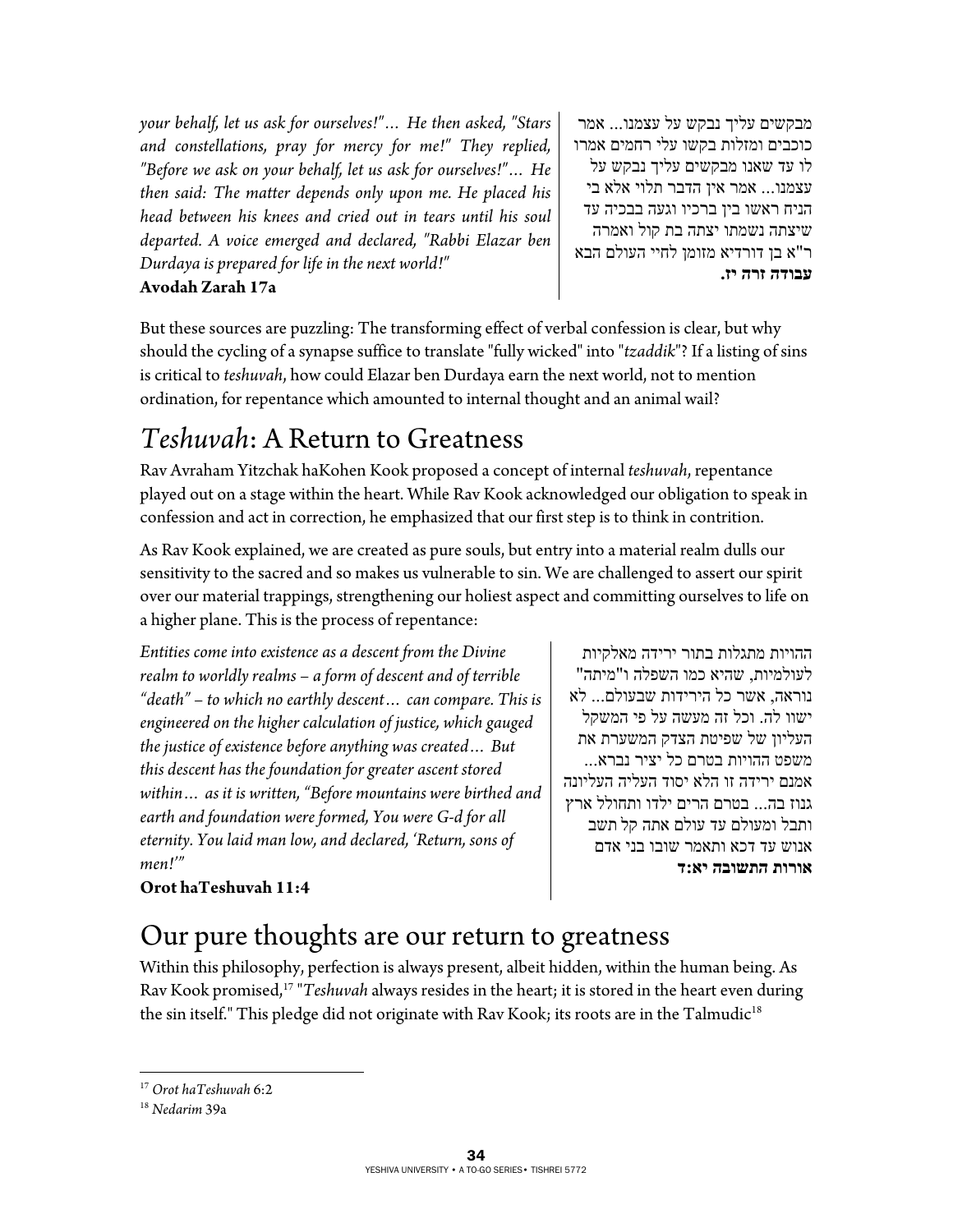statement that repentance was created before the universe itself. Embedded in the Divine schematic is our pristine core, and the route via which we restore it as our identity.

Certainly, the journey back to this truest nature of our soul involves actions, as described by the Rambam, but it is not defined by those actions. Rather, *teshuvah* – literally "return" – is a spiritual quest during which we retrieve the ethereal identity hidden beneath material layers. We seek the Divine message, and this search, taking place in our thoughts, is itself a revelation of our purity:

*Via thoughts of teshuvah, one hears the voice of G-d calling to him from within the Torah, from within his heart's emotions, from within the world, its fullness and all therein... Thoughts of teshuvah reveal the depth of one's desire, and the strength of the soul is revealed in all of its glory through those thoughts. The greater the thought of teshuvah, the greater its liberation.* 

#### **Orot haTeshuvah 7:3-4**

*The will to goodness is everything; all of the skills in the universe are only the means of completing it. The content of one's will [to goodness] is imprinted upon his soul by the light of return that is affixed within, and as a result, the great flow of Divine inspiration is manifested upon him continually, and a will which is great in its holiness, beyond the trait embedded in other human beings, grows powerful within him.*  **Orot haTeshuvah 9:1**

על ידי הרהורי תשובה שומע האדם קול ד' הקורא עליו מתוך התורה, ומתוך כל רגשי הלב, מתוך העולם ומלואו וכל אשר בם... הרהורי התשובה הם הם מגלים את עומק הרצון, והגבורה של הנשמה מתגלה על ידם בכל מילוי הודה, ולפי גדלה של התשובה כך היא מדת החירות שלה. **אורות התשובה ז:ג- ד**

הרצון הטוב הוא הכל, וכל הכשרונות שבעולם אינם אלא מלואיו , נעשה תוכן מוטבע בנפשו על ידי אור התשובה הקבוע בו, וממילא חל עליו שפע גדול של רוח הקדש בתדירות , ורצון נשגב בקדושה, למעלה מהמדה הקבועה של בני אדם רגילים, הולך ומתגבר בו. **אורות התשובה ט:א** 

This may explain how a man can declare himself righteous and be granted that status instantly, such that his proposal of "Marry me on condition that I am a *tzaddik*" is accepted on the basis of an intellectual decision – he has revealed his unsullied core, and therefore he is now a *tzaddik*.

This may also explain how Elazar ben Durdaya could, in the words of Rebbe, "acquire his world in a single moment," despite a career of immersion in immorality. The sinner had done nothing to correct his sin, but his immense regret displayed his native character.

To cite the words of Rav Kook:

*One who feels within himself the depth of regret of teshuvah, and the exasperated desire in his thoughts to mend his flaws – those he is already capable of mending and those he is not yet capable of mending but for which he anticipates Divine mercy – can already count himself among the righteous.* 

**Orot haTeshuvah 8:6** 

וכל המרגיש בעצמו עומק נחם התשובה והתמרמרות המחשבה לתקון פגמיו , בין אותן שתקונם כבר עולה בידו בין אותם שתקונם אינו עולה עדיין בידו והוא מצפה עליהם לרחמים, יכלול את עצמו בזה בכלל הצדיקים. **אורות התשובה ח:ו**